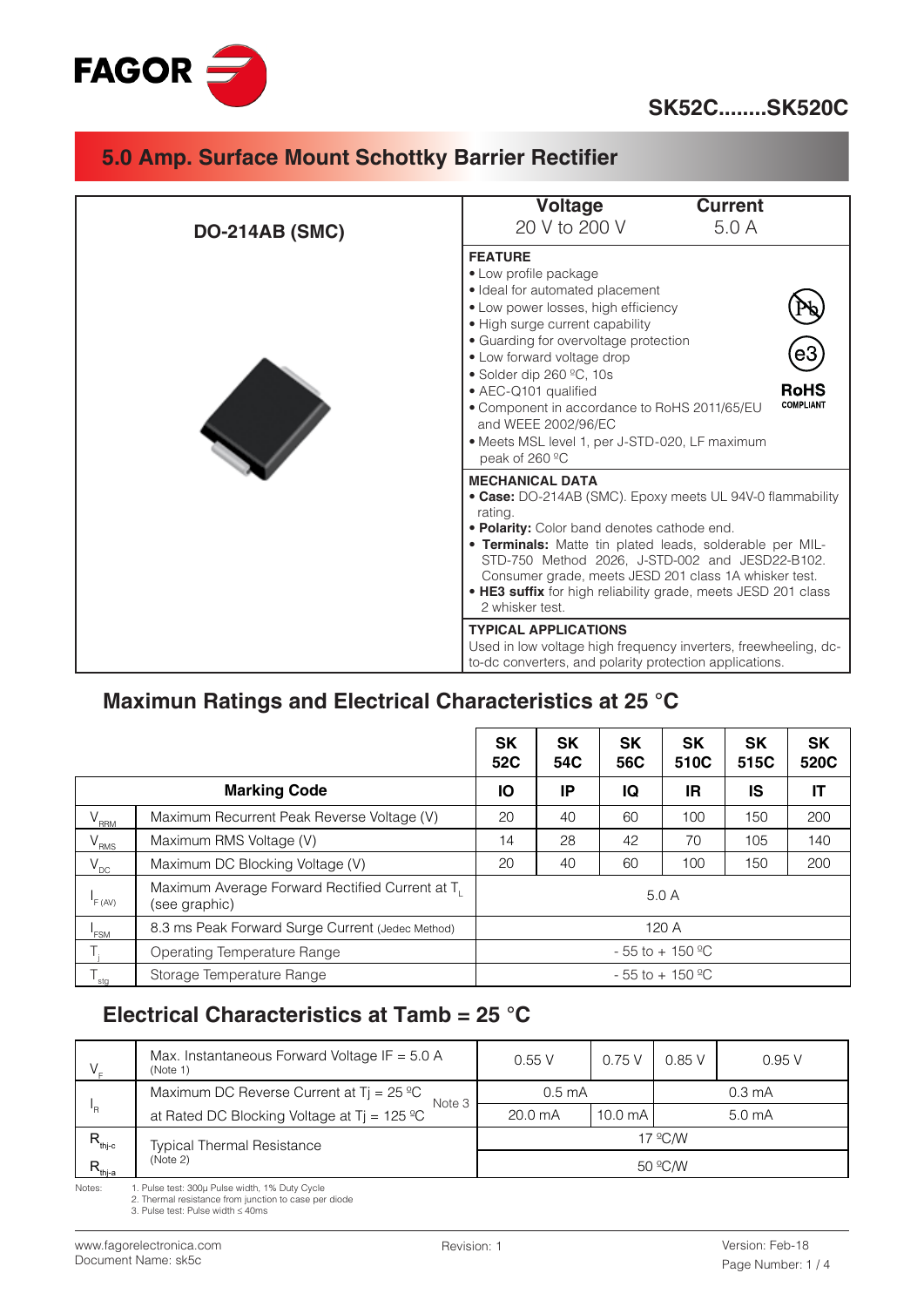

#### **Ordering information**

| <b>PREFERRED P/N</b> | <b>PACKAGE CODE</b> | <b>DELIVERY MODE</b>          | <b>BASE QUANTITY</b> | <b>UNIT WEIGHT (g)</b> |
|----------------------|---------------------|-------------------------------|----------------------|------------------------|
| SK56C TRTB           | <b>TRTB</b>         | 13" diameter tape and<br>reel | 3,500                | 0.210                  |
| SK56C TRTS           | <b>TRTS</b>         | 7" diameter tape and reel     | 850                  | 0.210                  |

# **Package Outline Dimensions: (mm) DO-214AB (SMC)**

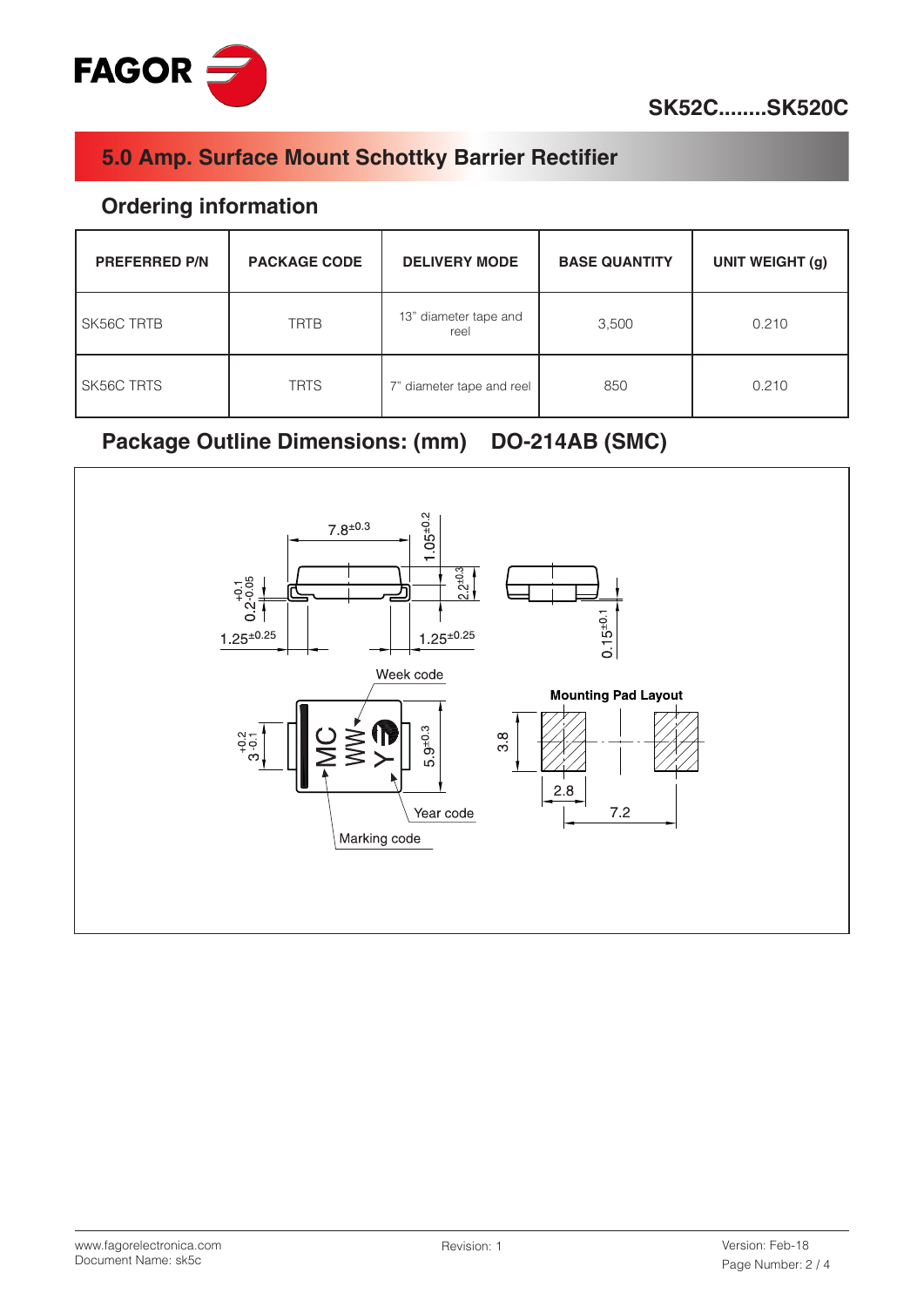



#### **Rating and Characteristics** (Ta 25 °C unless otherwise noted)







**MAXIMUM FORWARD CURRENT DERATING CURVE** 



**TYPICAL JUNCTION CAPACITANCE** 





www.fagorelectronica.com Document Name: sk5c